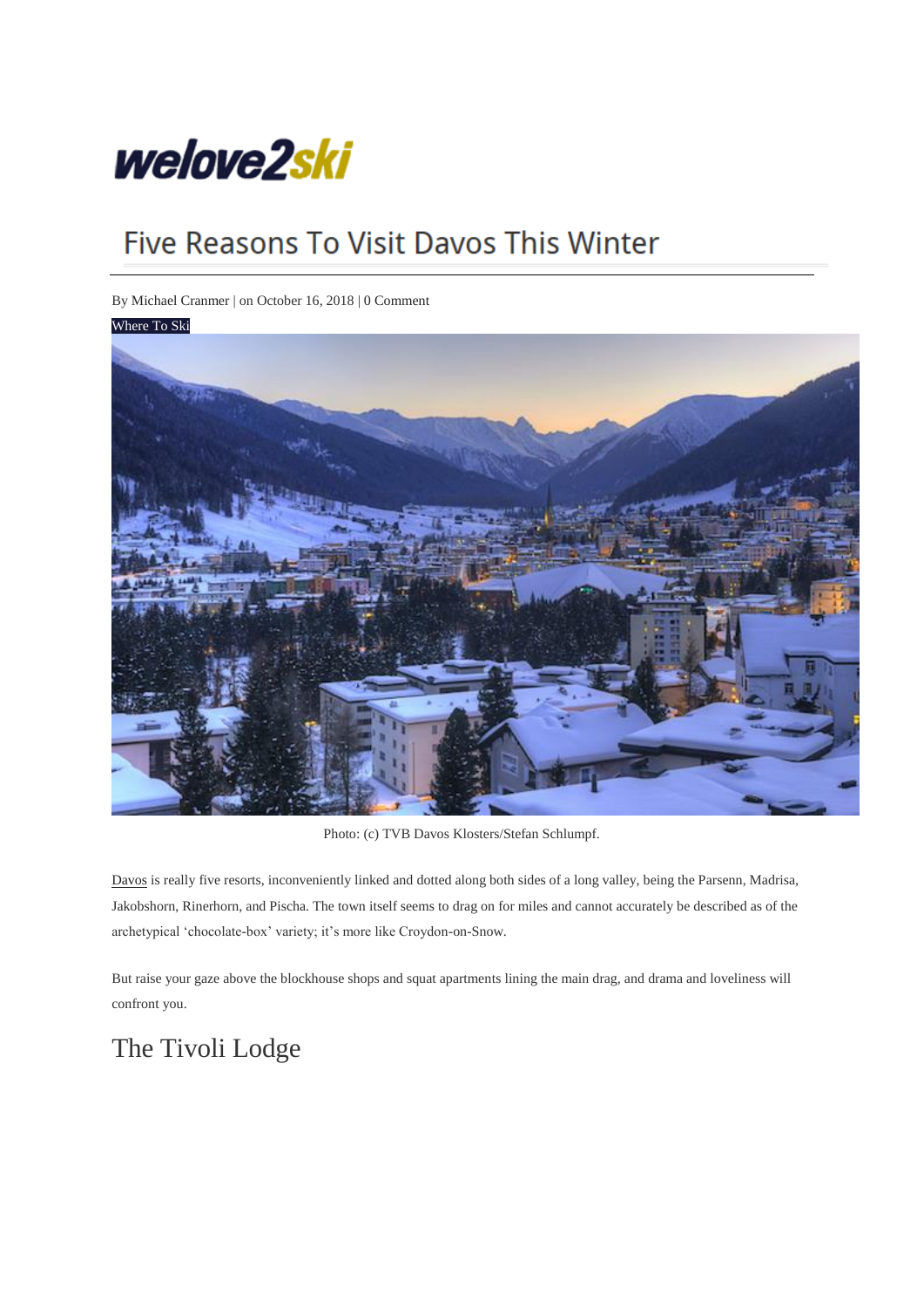

One of the bedrooms at Tivoli Lodge.

The annual World Economic Forum (WEF), of which more later, attracts the billionaires, the powerful, royalty and heads-ofstate. Requiring nothing but the best is a prerequisite. For superior digs, [the Tivoli Lodge](http://www.skiinluxury.com/switzerland/davos/tivoli-lodge?WL2S) cannot be surpassed. Nestling above the ugliness of downtown Davos, it is a bolt-hole for the rich and famous (precisely who is never revealed, despite extensive investigations) The Swiss have an expression for this: die Verschwiegenheit: secrecy, discretion, reticence, seclusion. And they value it in this part of the world. British Royals have relied on it for decades, as have POTUSs, PMs, CEOs, and celebrities.

Eight staff attend to the needs of up to twelve adults and six children: two chauffeurs, chef, sous-chef, hosts, deputy manager, and Anna the super-efficient and lips-sealed manager.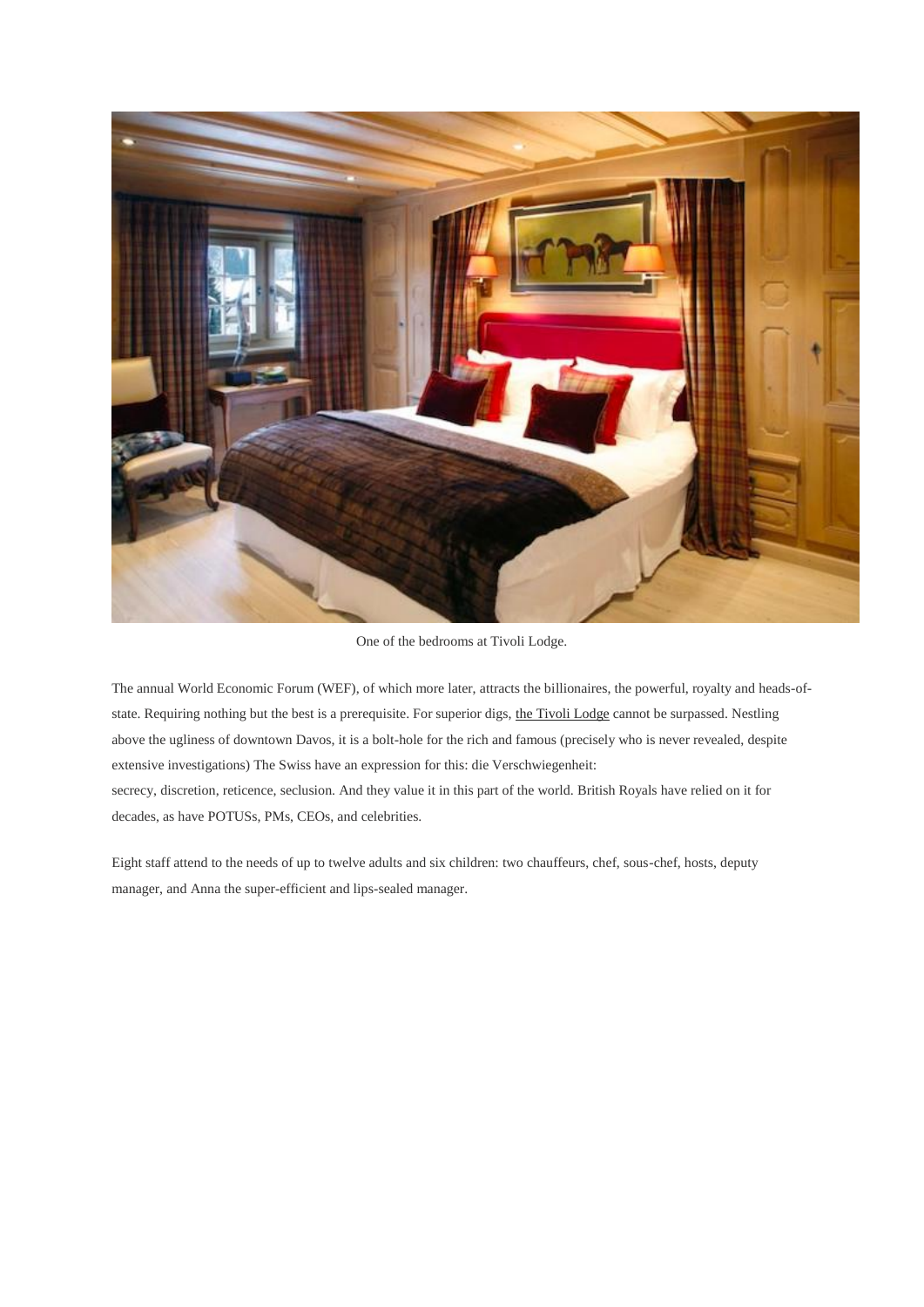

Outside Tivoli Lodge.

Built of local stone in the local Graubünden style, it marries contemporary and classic designed by Henriette Von Stockhausen o[f VSP Interiors](http://www.vspinteriors.com/) who planned each room around art works selected by the owners. Head to the basement for pool, sauna, hammam, children's two-storey soft-play area, ice-castle and ball-pool.

Michelin-trained chef Scott's food is intricate. His tasting menu includes: foie gras, apple purée and beetroot gel (yummy); cauliflower soup (not so yummy); and turbot carpaccio, scallop ceviche, salmon roe, cucumber and chives (appetising), each course was paired with fine wines selected by Berry Brothers.

Every room has a superb Bose sound speaker system, and Apple TV, Freeview and Netflix.

Prices (depending on exchange rate) for [the whole chalet](http://www.skiinluxury.com/switzerland/davos/tivoli-lodge?WL2S) start at £34,000 per week, and rise to £92,138 for Christmas. WEF week is strictly P.O.A.

### World Economic Forum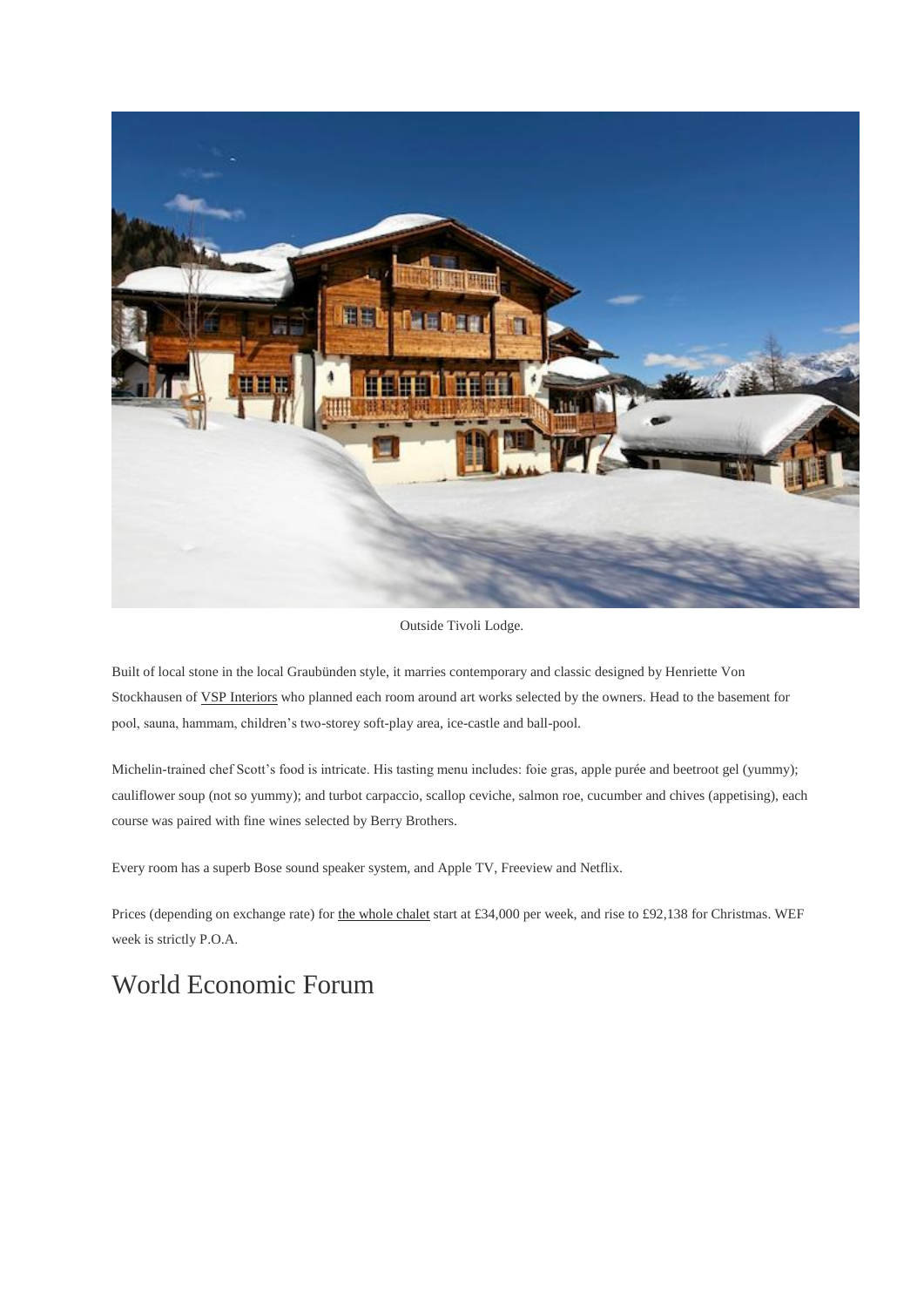

Photo: (c) Drop of Light/Shutterstock.

Held annually at the end of January, it's a swapmeet of ideas, conferences, and networking. Much of the significant work is 'off-grid' – in other words, in discrete private chalets such as th[e Tivoli Lodge,](http://www.skiinluxury.com/switzerland/davos/tivoli-lodge?WL2S) hotel suites, and rooms away from gaze of the public and press.

There's not a spare bed to be had during WEF. The centre of Davos is sealed off by the Swiss Army, and only vehicles with security clearance can get in. Town-centre shops clear their normal displays into backrooms and lease out the space for delegate meetings, receptions, and exhibitions.

There's only one way to get there for the top-dogs, and the air buzzes with the woof-woof of helicopters. Macron, May, Merkel. Each have their moments in the limelight until The Donald upstages them with his arrival in Marine One White Hawk and six flanking helicopters. Apocalypse Now 2.

It's a glorious free glimpse into the world of Bill Gates, Branson, Bono and the like.

#### The Parsenn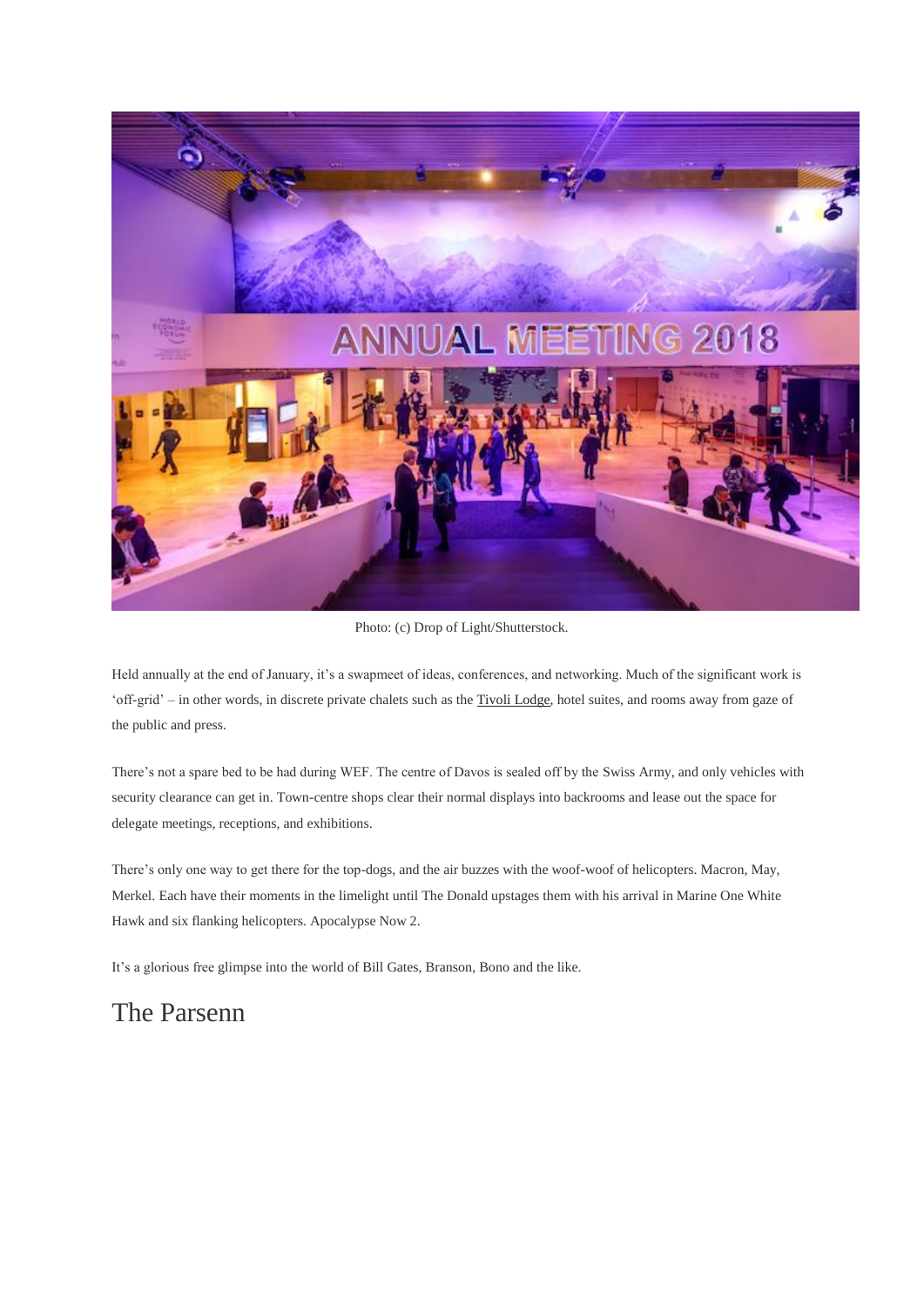

Photo: (c) TVB Davos Klosters/Christian Perret.

Of the five ski areas that make up Davos Klosters, the Parsenn is unquestionably Top Dog. Access is from slap-bang in the centre of town. With a mix of ultra-modern and 80 year old engineering, skiers ascend to 2600m in 20 minutes on the twostage Parsenn Funicular. Riding the steeply-canted train harks back to childhood visits to the Science Museum in South Ken, before it went all screens-and-interactive.

As you stand clinging on at just-off-the-vertical, the bright-red carriages rocket you through a *Dr Who* time/space continuum tunnel at a giddy 10 metres a second…almost worth the price of the lift pass just for the ride (well, almost. At 70CHF – approx. £53 – a day, it's probably best to ski as well).

Here Davos comes into its own. Over the back of the hill from the funicular are reds winding down, down to proper skithrough-the-farmyard finishes at the hamlets of Küblis or Serneus, and a train or taxi back. The 12km trails, from the curving hunched shoulders of the high mountain high, to gentler contours as the treeline appears, are joyful affairs.

But before committing to the end run, there's more lift-action at the Parsennhütte tucked steeply in a gorge. Why the banned-by-the Beeb naughty boys of Top Gear haven't been up here is a mystery. A new six-heated-seats weatherhooded chair opened this season linking Davos with Klosters (the correct terminology for Davos now being Davos Klosters).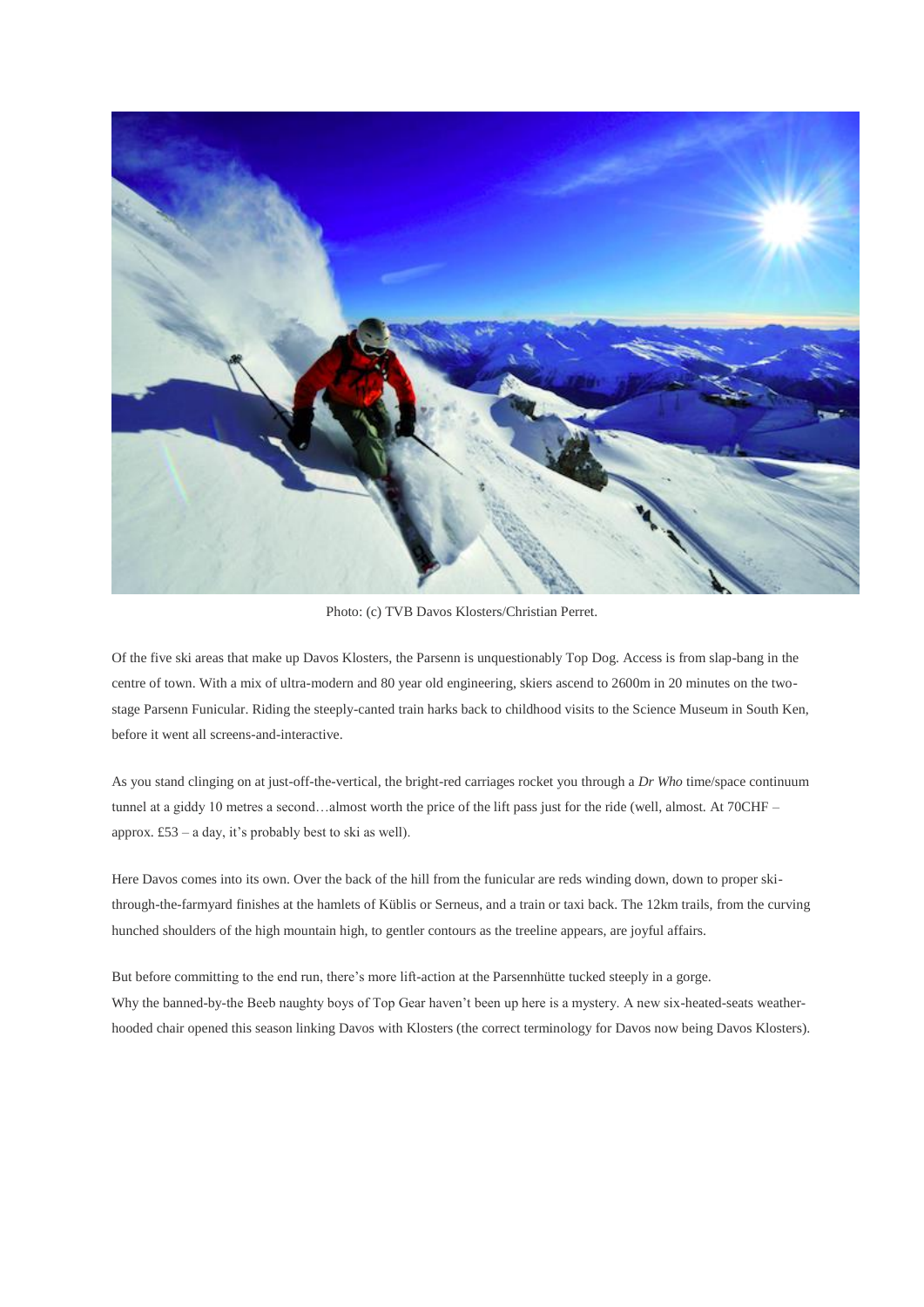

Furka Zipper chair, Davos.

The Tourist Office heralded the new lift thus: 'The "Furka Zipper" describes the benefits of the chairlift in a word: …it links the Parsenn and the Gotschna ski arenas, hence it links Davos and Klosters, rather like a zipper'. No childish giggling please, just let Messrs. Clarkson, May and Hammond discover it.

It should have been named so much more appropriately, particularly for people who describe themselves, in that ghastly phrase, as 'Petrol Heads', for the seating, F1 style black trimmed in red, immediately suggests Ferrari styling. Indeed it has now become just that among our group of UK journalists – the Ferrari Lift. Someone missed a valuable marketing trick there.

### Schwendi Hütte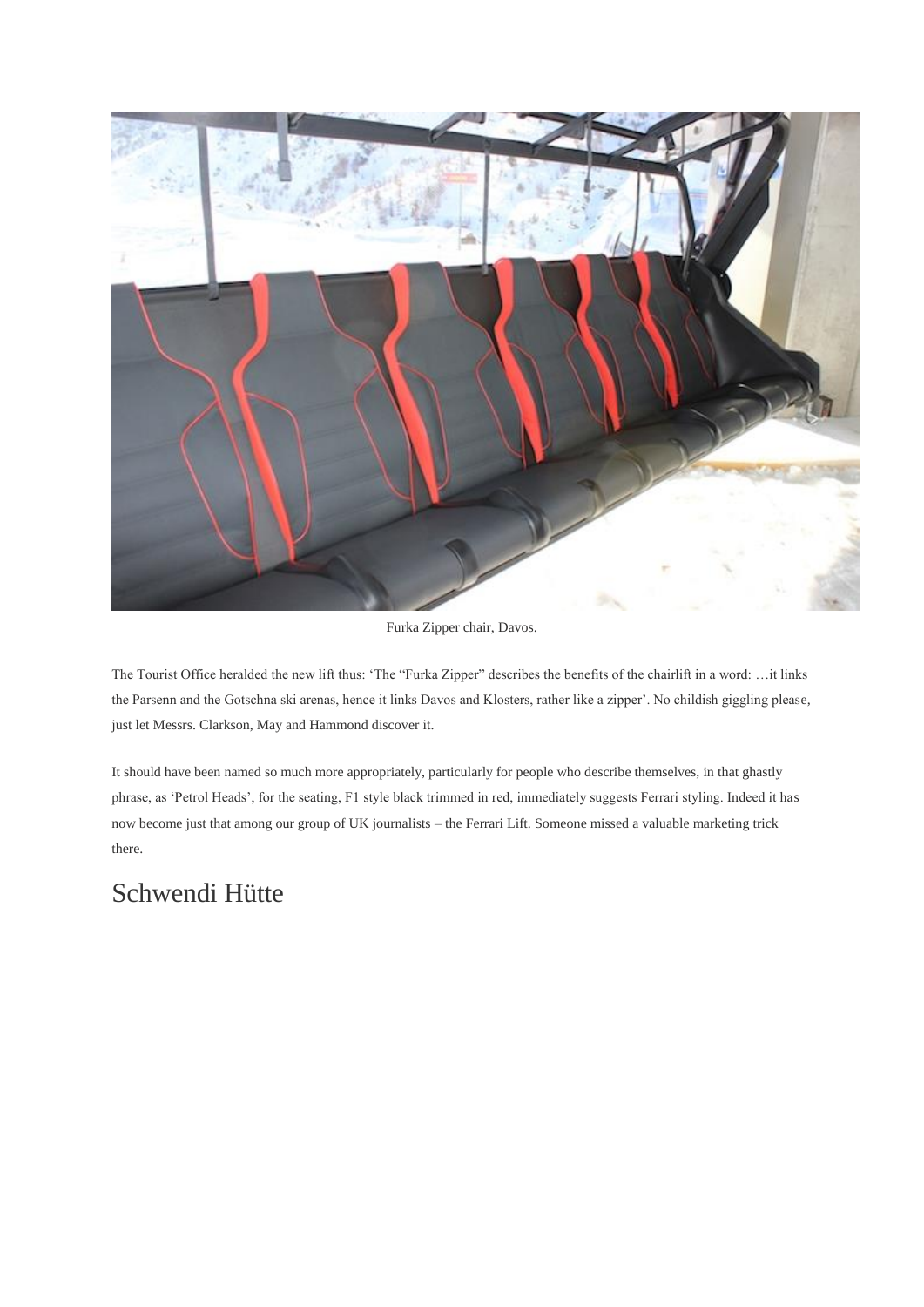

Berghaus Alte Schwendi.

The perfect place for lunch on the Parsenn is [a Schwendi Hütte.](http://www.schwendi-klosters.ch/) One of them, the Berghaus Alte Schwendi ticks all the requirements: traditional, roaring fires, dangling cowbells, old wooden skis on the walls, and Josefin and Nici to welcome those in need of a livener-or-two. Their pride in local produce isn't some false trendy claim: the orchard outside planted by their grandfather stills yields apples for sauce on [Rösti.](http://welove2ski.com/swiss-cooking) Their mother gathers the elderflowers for syrup. Burgers, Angus beef style, are big hit here with *Älplermaccaroni* a close second. There's a huge terrace if the weather is appropriate. For those wanting to delay their descent at the end of the day, the Berghaus Alte Schwendi is also a natural apres-ski stop. Situated at the top of the tree-line, the romantically-named Piste 21 runs down to Klosters and the train back to Davos.

A word here abou[t Klosters.](http://welove2ski.com/klosters) You'll recall the royal connections I'm sure, somewhat the less so in recent times where 'Verbs' has taken over with the 'Young 'Uns'. The pretty village, hidden down the valley from its blockhouse big brother Davos, welcomed HRH Prince Charles and his chums annually. Its fame began in the 1950s. Dubbed 'Hollywood on the Rocks' it drew the likes of Paul Newman, Gregory Peck, Yul Brynner, Lauren Bacall, and Greta Garbo. Deborah Kerr married Peter Viertel in 1960 in Klosters. Gene Kelly danced on the tables in the bar of the legendary [Hotel Chesa Grischuna.](https://www.booking.com/hotel/ch/chesa-grischuna.en.html?aid=1522172&no_rooms=1&group_adults=2&room1=A%2CA) Rex Harrison plotted *My Fair Lady* with the hotel pianist. Pop into the hotel and check out the visitors book.

## Skiing History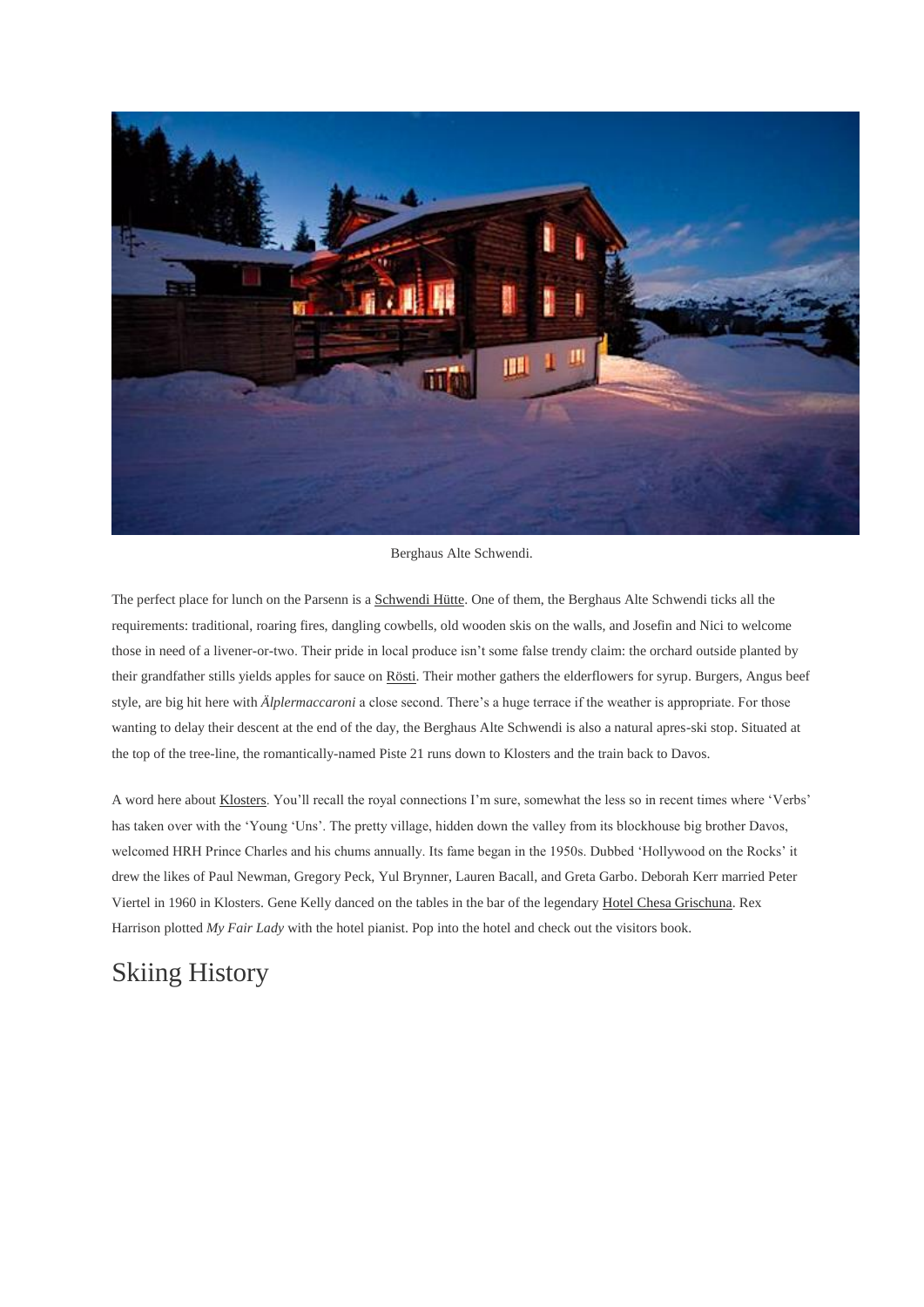

Arthur Conan Doyle skiing.

In the mid-19th century Davos's pure microclimate drew those with lung diseases to the new-fangled Sanatorium Spengler. R.L. Stevenson brought his TB together with a suitcase full of the unfinished manuscript of *Treasure Island*. Within months his coughing improved and he finished his masterpiece.

Later Sir Arthur Conan Doyle came with his wife, also suffering with TB. Bored with inactivity, he sent off to Norway for some skis – seen on a visit there – and set about teaching himself with the help of two local Likely Lads, the Branger Brothers. Fearing ridicule among the intensely conservative townsfolk, they practiced at night.

Next they decided to attempt the hazardous journey to Arosa over a 3000m pass. No avalanche transceiver or Gore-Tex, just a stout 2.5m pole with skis to match, and his trusty pipe. Of the descent, he penned this delicious bit of ski writing: "…we shot along over gently dipping curves, skimming down into the valley without a motion of our feet. In that great untrodden waste, with snow-fields bounding our vision on every side and no marks of life save the tracks of chamois and of foxes, it was glorious to whizz along in this easy fashion."

Fast forward to 2018 where the ultimate irony must be in the newly-opene[d The Hard Rock Hotel,](https://www.booking.com/hotel/ch/alexander-davos-platz.en.html?aid=1522172&no_rooms=1&group_adults=2&room1=A%2CA) housed in the shell of Sanatorium Spengler. Perhaps the faint ghostly echoes of wracking coughing can be heard over the Rock Om Yoga session